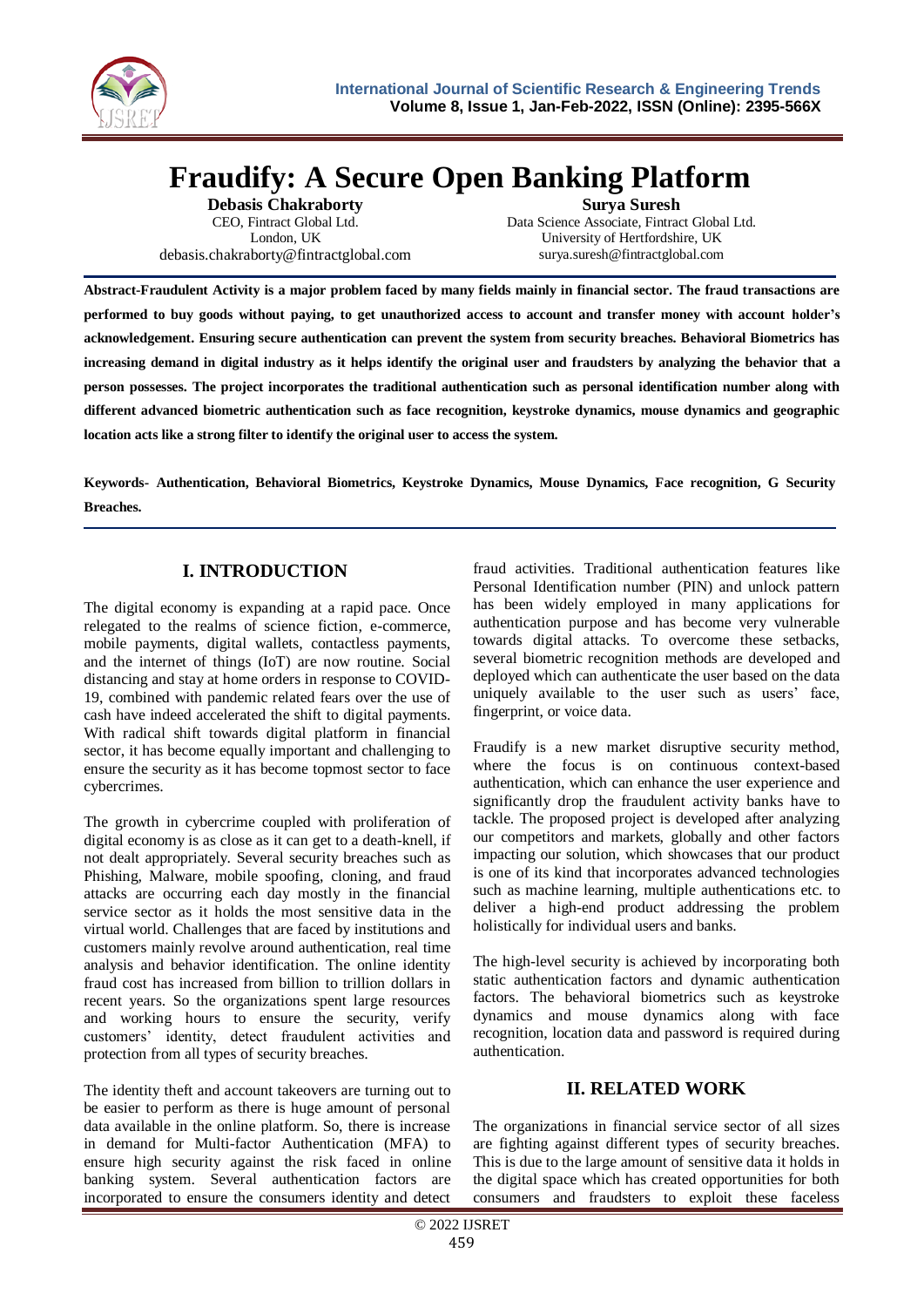

channels. Merchants face a basic difficulty in controlling risk and preventing fraud while maintaining the high level of customer service that their customers expect [6].

This is exacerbated by the fact that fraud attempts continue, and the dollar amount of fraud has climbed by 12% in the last year, according to Forter's Fraud Attack Index's seventh edition [6]. According to a recent RSA analysis, more than 30% of online banking fraud is perpetrated by criminals using the accounts of purportedly legitimate clients. Providing high level security prevents fraud activities to take place to a certain level. There are many studies on finding new ways to tackle these issues and built a secure and user-friendly channel for digital transactions.

Kiljan et al. review the authentication and communications protocols for online banking adopted by 80 banks worldwide [9]. This study provides an analysis of the temporal evolution of MFA protocols adopted by banks, together with a classification of the incorporated authentication factors and MFA protocols [9]. Althobaiti evaluates the security and usability of MFA protocols based on questionnaires and field tests. The survey focusses on the security of MFA protocols perceived by users [11]. An applied mathematician named Karl Pearson studied biometric research at University College London in the early twentieth century.

Through his research into statistical history and correlation, achieved significant advances in the field of biometrics. The method of moments, the Pearson system of curves, correlation, and the chi-squared test are his historical contributions [5]. Regulators are increasingly pushing for more robust multi- factor authentication systems that require users to confirm their identity. Consumer demand for biometric authentication appears to be on the rise, with a Visa survey released in January 2020 revealing that 52 percent of people would switch banks if their bank did not offer biometric authentication in the future [7,8].

In the field of security research, behavioral biometrics is gaining popularity. This kind of biometric includes keystroke, touch, and mouse dynamics. In on-line courses, keystroke dynamics is already employed as a technique of continual authentication. Keystroke data, on the other hand, could include sensitive information like passwords and usernames. Mouse dynamics data, on the other hand, do not include any sensitive information. As a result, gathering and using this type of data for intrusion detection in online banking systems, is effortless.

User identification during sessions, not just during a login phase, could benefit from keystroke dynamics. According to studies, users with sufficient data can be reliably identified even without the need of usernames and passwords. The Rand report from 1980, which was

motivated by individual distinct rhythms when sending telegraphs, was a groundbreaker in keystroke dynamics research. While the telegraph key was used as an input device back then, today's input devices include the computer keyboard, mobile keypad, and touch screen. Garcia's patent from 1986 described a system that required users to type their names for authentication.

Later, Young and Hammon were granted a patent for their description of a keystroke authentication system. The use of keystroke latencies and keystroke pressures as essential metrics of keystroke behavior is mentioned in this patent. Researchers began devising trials to make keystroke dynamics a more realistic tool after the first investigations revealed that keystroke authentication was possible.

Mouse dynamics is a behavioral biometric developed at the University of Victoria's Information Security and Object Technology (ISOT) research group in 2003. User identification in the online browsing process using only mouse clicks was reported by Chuda, Kratky, and Tvarozek in which they reported 96 percent user identification accuracy on a data set containing data with features extracted from 100 clicks of 20 users [14]. For user authentication, Zheng et al. and Hinbarji et al. used mouse movement curves as the basic modelling unit. Using features taken from 100 mouse curves, they were able to get 9.8% EER (approximately 5.6 minutes length mouse data). The trials were carried out on a data set of ten users [15, 16].

Studies prove that the keystroke dynamics and mouse dynamics are two technologies that complement each other [18]. Different authentication factors such as username, password, location and other behavioral biometric data incorporated together would result in highly secure platform for online communication and transaction. Consumers are open and willing to bear some level of friction all through the onboarding process, according to Javelin Strategy and Research's 2021 Identity Fraud Study: Shifting Angles. In exchange, customers expect more secure, ongoing identity identification and protection in their business dealings with a company [13].

## **III. PURPOSE**

With the world entering the post-COVID stage, enhancing fraud detection and prevention techniques has become a necessity for businesses to sustain because frauds are becoming more prevalent and complicated and businesses struggling to incorporate effective and efficient Fraud Detection Systems. With intruders coming up with clever ways to hack systems and get into bank accounts, it becomes very crucial for a sophisticated system that can effectively prevent such attacks. And such a sophisticated system is Fraudify.

Fraudify aims to offer banking institutions a secured fraudulent transaction detection system with high end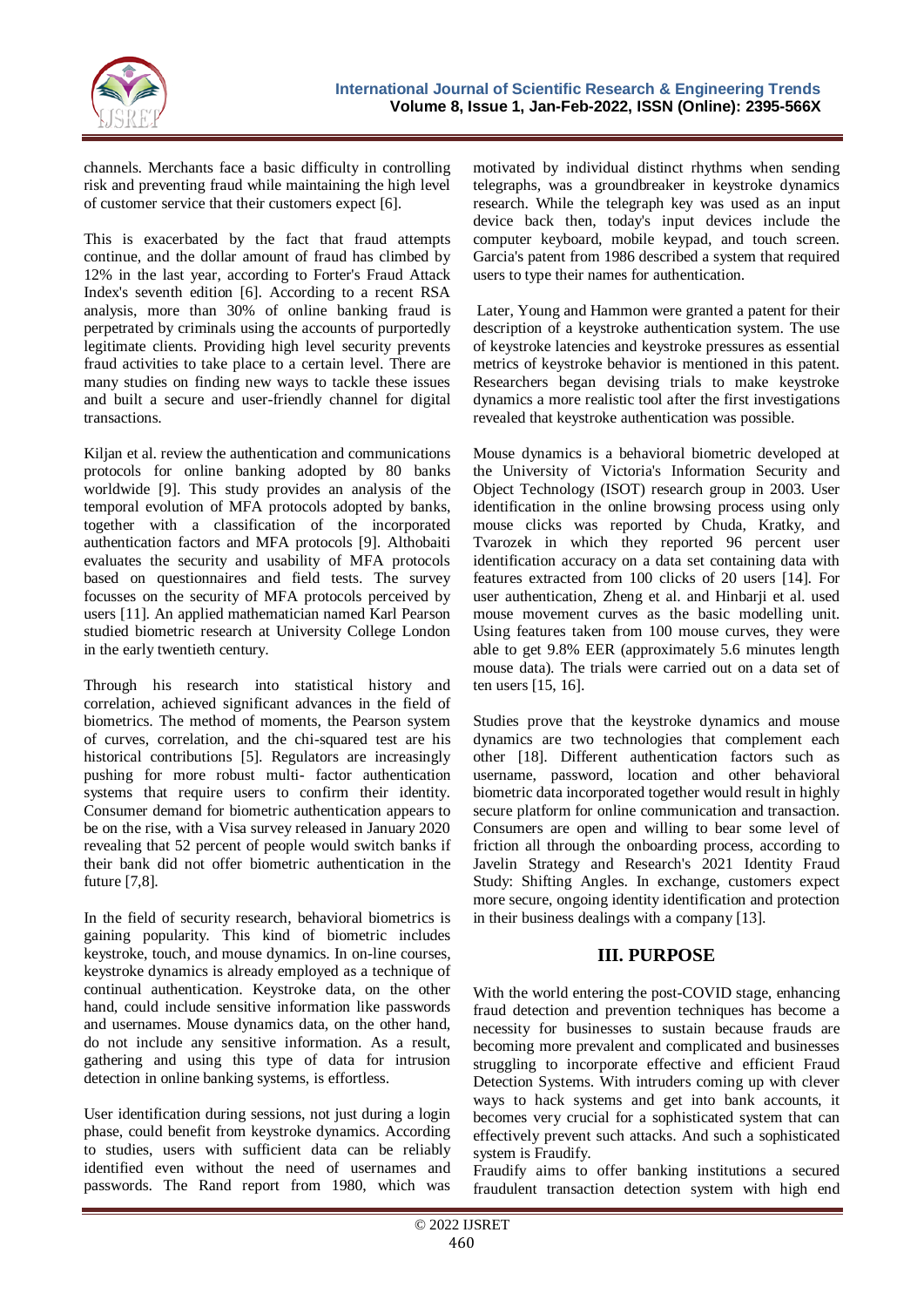

performance using biometrics namely facial recognition, keystroke dynamics, location, and touch dynamics. The combination of the above mentioned metrics gives users a unique identification that can help them have a safe online banking experience.

Technological advances and innovation drive the evolution of the digital economy. Businesses and financial institutions are expanding their digital offerings and outsourcing fraud detection services to meet customer expectations and stay competitive.

Hence it indeed becomes increasingly necessary for companies to form partnerships and share data to follow traditional non-agile processes towards cyber-security.

## **IV. PROPOSED WORK**

Fraudify uses behavioral biometrics such as keystroke dynamics and mouse dynamics in combination with username, password, face recognition and geographical location (latitude and longitude) to authenticate the user. Of course, this information is taken from the user during the registration process. In addition to this the proposed work also has a bank or admin dashboard that displays various statistical information of the different users that are logging in, their flags (discussed below), account name. Country wise statistics are also shown based on flags.

Using the behavioral biometrics serves the purpose of giving a unique identity to the user thereby preventing any intruder from accessing the online bank account. Behavioral biometrics analyzes a user's digital physical and cognitive behavior and is most commonly used today as a fraud prevention solution.

Behavioral biometrics distinguishes between legitimate users and cybercriminals and identifies people by how they behave and interact online rather than by static information or physical characteristics, like what they know or what they have access to. Why do we need a new way to distinguish between cybercriminals and users online? First, it has become far too easy for cybercriminals to find, steal, or purchase personal data such as email and physical addresses, phone numbers, birth dates, and other personally identifiable information to gain access to or open a fraudulent account.

Second, malware, remote access tools and other technologies used by cybercriminals have exposed the weaknesses of passwords, device ID, one-time passcodes and other authentication tools when taken on their own. Finally, as digital experience has taken center stage, fraud prevention technology must work to introduce a frictionless journey for a majority of good users.

Behavioral biometrics solves these problems by leveraging machine learning to analyze patterns in human activity and detect whether someone really is who they claim to be when they interact online and whether the activity is driven by a human or part of an automated attack. The two kinds of behavioral biometrics that have been used are;

### **1. Keystroke Dynamics:**

The way in which a user types on a keyboard or a touchscreen keypad provides a unique and identifiable behavioral biometrics trait. The input parameters that are taken from the user are uptime key, down time key etc.

#### **2. Mouse Dynamics:**

Mouse dynamics address the user authentication problem by verifying the genuineness of a user on the basis of their mouse handling style. This includes the coordinates of the screen mouse that is hovered over, mouse clicks etc. The input parameters that are taken from the user are the X and Y coordinates of the screen within a 10 second time period by adding 10 hidden fields on different parts of the screen.

## **V. SYSTEM ARCHITECTURE**

The key entities included in fraudify are:

#### **1. Register Page:**

This page collects the username, account number, password (which has to be a combination of lowercase letters, uppercase letters, special characters and numbers), address, phone number, hint question and the user isrequired to upload a picture of theirs by turning on the camera and clicking a picture.

The keystroke dynamics are collected for the password and the mouse dynamics are collected as usual. The image uploaded goes through a basic image checking script that makes sure that the image being uploaded is not entirely blacked and the user's face is visible. If the image is fine, the user gets successfully registered.

#### **2. Login Page:**

This page firstly asks the user permission to turn their location on and permission to turn their camera on. The page collects the user email, password, the user's image and their location. The keystroke dynamics and the mouse dynamics are recorded as well.

- This face image, keystroke and mouse dynamics goes through AI algorithms that help us authenticate the user. The user is also flagged during this process.
- If the keyboard dynamics, mouse dynamics, location and face matches then green flag.
- If location passes, face passes; either the behavioral pattern fails - orange flag - 6 digit email OTP.
- If location fails and any other or all fails Red flag 4 digit OTP sent to mobile + last four digits of account.

#### **3. Bank Admin Page:**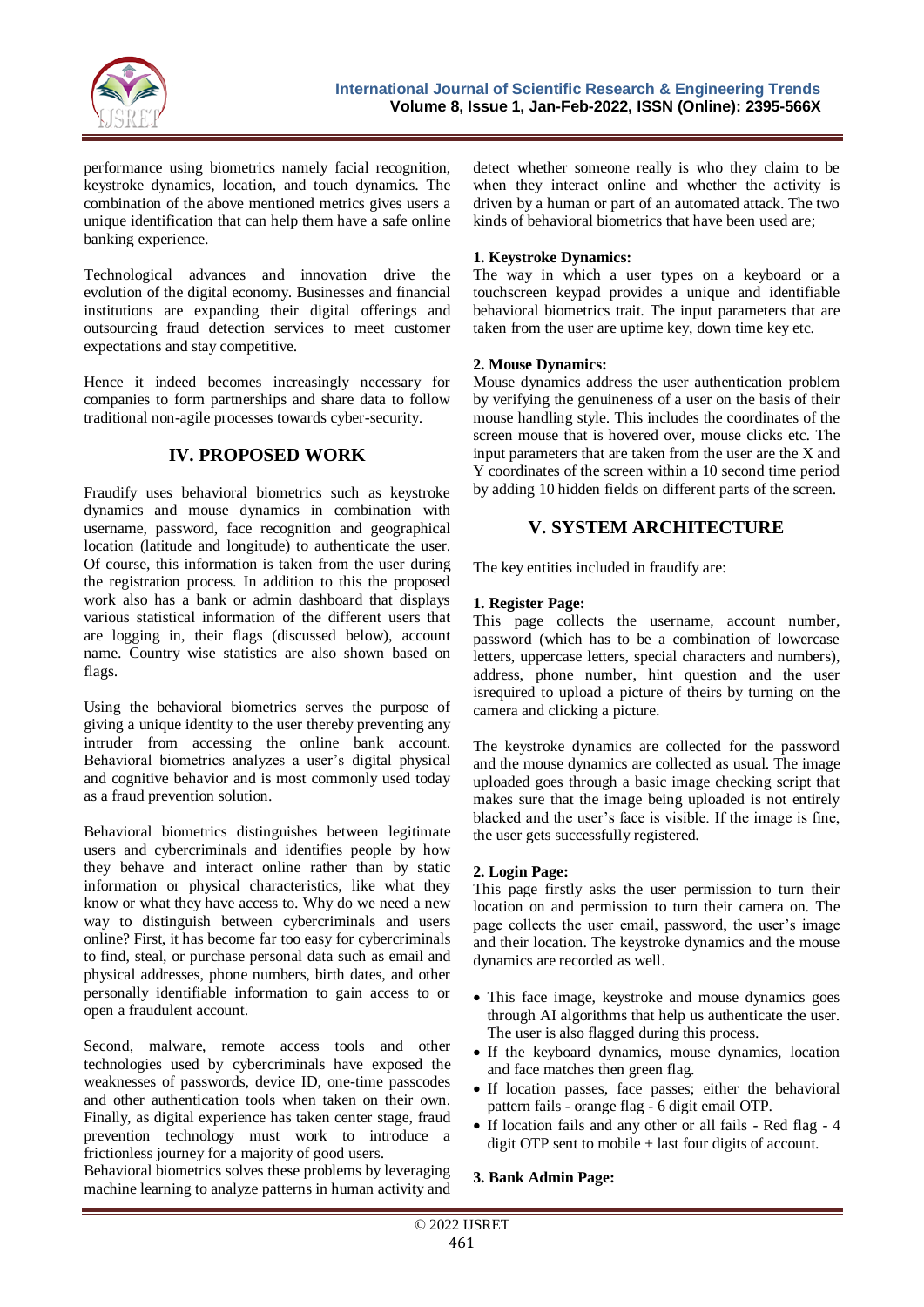

A page that is accessible only by authorized bank staff can see the users logging in with their flag status, search through the user directory, and see the country wise statistical analysis and the time series analysis of the users. The bank admin logs in through distinguished bank credentials.

The key features are.

- **3.1BehavioralBiometrics:**It basically is how the user interacts with the system, his keyboard movements such as the time taken to type two keys , whether he's used caps lock or shift to type upper case letters and so on, and his mouse dynamics which is how the user uses the mouse and what part of the screen he uses the most. We are using powerful machine learning algorithms to achieve this.
- **3.2Flagging The Users:**In addition to the two features, we are also using location and face recognition as additional features. These in combination are used to authenticate the user. If the user is not permitting the location or camera they are flagged red. If the user is permitting the location and camera then they can be flagged green (all four matching) and orange ( one of the behavioral biometrics failing). The red users are sent a 4 digit mobile OTP which has to be used with the last four digits of their bank account to authenticate and the orange users are sent an OTP to their email.
- **3.3User dashboard and bank dashboard:**A user dashboard has the basic features that include making transactions and a bank dashboard gives the live analytics of who has logged in and what they were flagged as and country wise flag analysis.
- **3.4Face recognition model:**A face recognition model to authenticate the user.
- Blocking user for 24 hours in case of suspicious behavior:
- Blocking the user for 24 hours if
- The password is typed incorrect and the OTP fails.
- Or if the image recognition is failing.
- Or if in case there is an entry in the hidden field.
- **3.5 Algorithms used for Behavioral Biometrics:**
- Boosted Tree algorithm: This algorithm is used for keystroke dynamics. Boosting means that each tree is dependent on prior trees. The algorithm learns by fitting the residual of the trees that preceded it. Thus, boosting in a decision tree ensemble tends to improve accuracy with some small risk of less coverage.
- Fraudify uses Python pickling quite a bit to save and reload models and to share model data between concurrent processes. This generally just works, and you do not need to implement any save/load logic in order to have your algorithm be saved and shareable.
- **3.6** Algorithm used for Face Recognition:
- Support Vector Classifier (SVC): The objective of a Linear SVC is to fit to the data you provide, returning a "best fit" hyper plane that divides, or categorizes, your data. From there, after getting the hyper plane, you can then feed some features to your classifier to see what the

"predicted" class is. This makes this specific algorithm rather suitable for our uses, though you can use this for many situations.

• The frontend of this project is developed using React JS and backend using Django Framework supported by Mongo DB database.

# **VI. DESIGN CONSIDERATIONS**

#### **1. Assumptions and Dependencies:**

The authentication part is heavily dependent on user data just as any machine learning/deep learning model and this can with increase of users can become a heavy application with respect to the database and added future features.

#### **2. General Constraints:**

With a fraud prevention and detection model that is incorporated with an online banking system of an established bank. It is obvious that only the new data is stored, i.e., the behavioral biometrics of new users who have recently registered are stored.

#### **3. Goals and Guidelines:**

A better version of the project is aimed that can tackle all the previous constraints and mitigate dependencies to a certain extent. Constant improvement is always a goal.

## **VII. CONCLUSION**

Identity verification solutions that are both quick and accurate are in high demand. It goes without saying that when it comes to protecting customers against fraud, having a simpler onboarding process isn't always preferable. A multi-layered approach that includes enhanced authenticity verification, sophisticated data usage, and constant behavioral monitoring could provide the financial sector the ability to combat fraud.

The physical human traits are significantly more difficult to falsify than security codes, passwords, or hardware keys, and hence biometric authentication is extremely dependable. Hence Fraudify is a very helpful and effective application in the financial sector ensuring high level security and user-friendly GUI.

The new authentication techniques incorporated in Fraudify produce accurate results than expected. Many more user-friendly features can build into the application in future.

## **REFERENCES**

[1] Margit Antal, ElodEgyed-Zsigmond, Intrusion Detection Using Mouse Dynamics, www.ietdl.org, ISSN 1751- 8644. doi: 0000000000